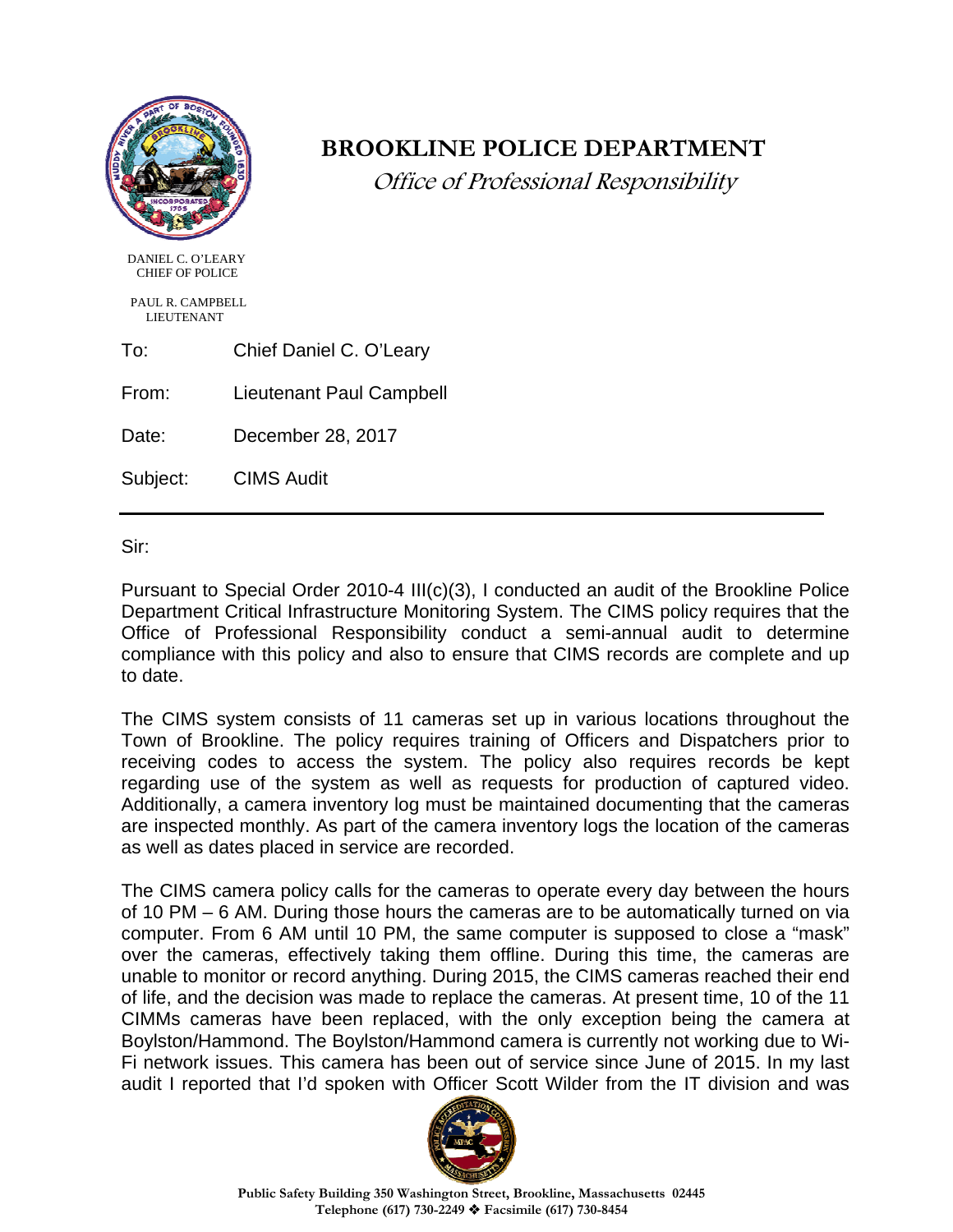advised that there are significant technology issues related to this camera and location, and that currently there are no plans to get the camera back online. I have conferred with Officer Wilder again and the status of this camera remains the same. He indicated that he does not expect any change until at least the coming spring, but even this time frame was speculative. There are currently no firm plans to update or fix this camera. None of the town cameras have working Situcon covers. As of July, 2015 Situcon is no longer used.

## Video Recording Production Requests

The Technology Division maintains a log documenting each request made for a copy of a video captured by the CIMS cameras. Requests for video are submitted to Officer Scott Wilder, who retains a hard copy of each request. Additionally he logs data associated with the request, including date/time of incident, type of incident, location, case # if applicable, date request filled and any additional remarks to explain the nature of the request.

I inspected this log and determined it to be organized and up to date. Since June 15, 2017 there have been 22 requests for production of video captured by the CIMS camera system. 18 of these video requests were made by law enforcement personnel for law enforcement reasons, while four requests were public records requests.

All four video requests by citizens were filled. Of the 22 total requests for video, sixteen were actually accommodated. The remaining requests were not filled because either the cameras did not record any video of value.

| Date of Incident | <b>Time of Incident</b> | <b>Type of Incident</b>            | <b>Turned Over To</b>           |
|------------------|-------------------------|------------------------------------|---------------------------------|
| 7/15/2017        | 0951 hrs                | MV crash 3 vehicles                | Evidence                        |
| 7/14/2017        | 1430 hrs                | town property damage               | Evidence                        |
| 7/22/2017        | 2030 hrs                | Lacr from MV                       | Evidence                        |
| 8/2/2017         | 0918 hrs                | MV crash - hit & run               | Evidence                        |
| 8/7/2017         | 1745 hrs                | MV\B&E&L                           | N/A                             |
| 8/22/2017        | 1256 hrs                | MV stop                            | Evidence                        |
| 8/15/2017        | 1430 hrs                | Larc\under                         | N/A                             |
| 8/22/2017        | 1300 hrs                | <b>Bike Theft</b>                  | N/A                             |
| 8/29/2017        | 1430 hrs                | Assault\road rage                  | Evidence                        |
| 9/5/2017         | 0300 to 0430 hrs        | <b>BUPD</b> Internal Investigation | <b>BUPD Lt. Robert</b><br>Casey |

Below is a list of the video requests for this audit period.

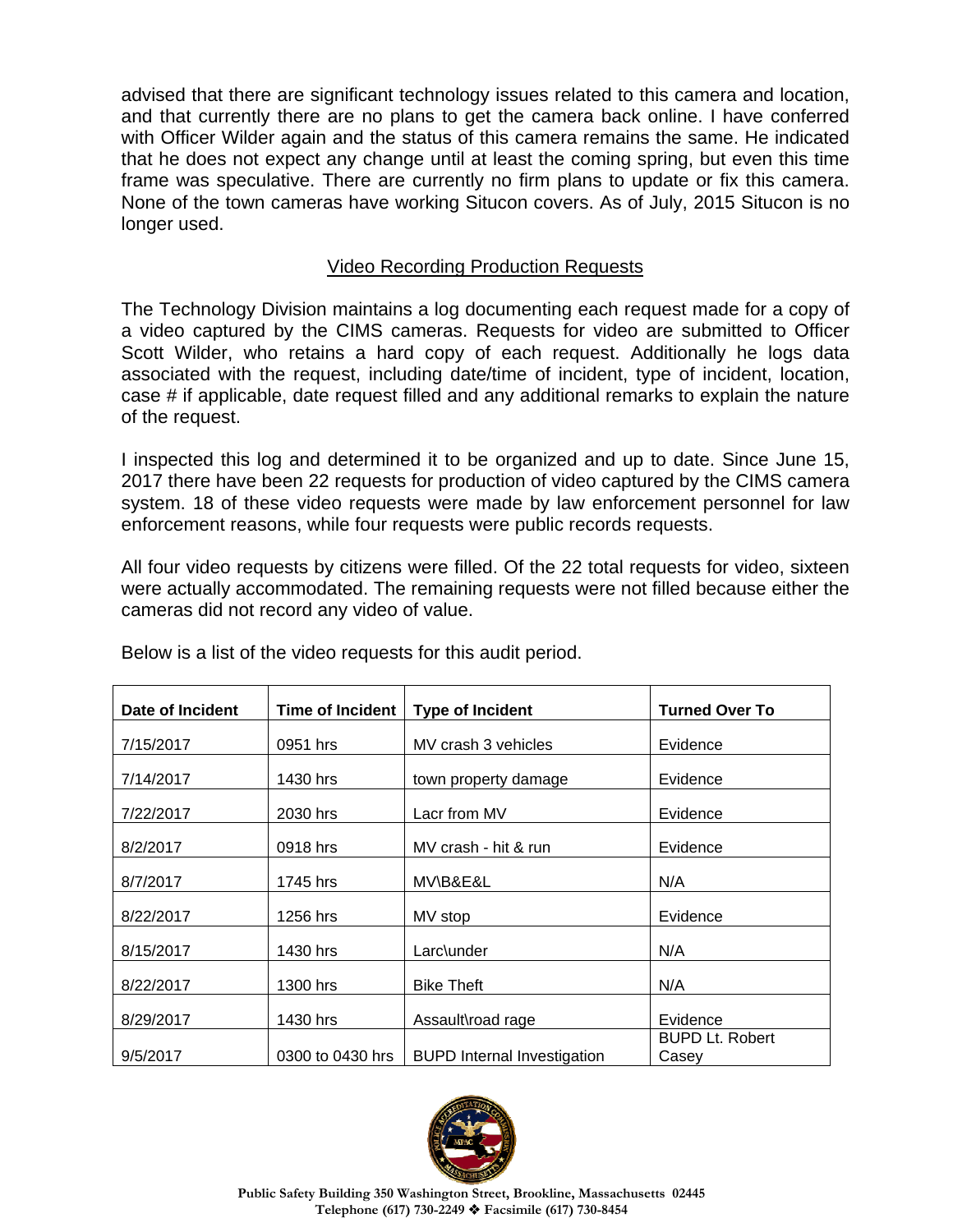| 9/21/2017  | 0910 hrs         | Larc of Bike over                     | Evidence                     |
|------------|------------------|---------------------------------------|------------------------------|
| 9/24/2017  | 0050 hrs         | B&E                                   | Evidence                     |
| 10/2/2017  | 0835 hrs         | MV crash                              | Public Records request       |
| 10/4/2017  | 1013 hrs         | MV Crash                              | Evidence                     |
| 10/21/2017 | 0745 hrs         | MV Crash                              | Public Records request       |
| 10/22/2017 | 0002 hrs         | MV Crash - Hit & run                  | Public Records request       |
| 10/26/2017 | 1630 hrs         | Shoplifting                           | N/A                          |
| 11/9/2017  | 0115 hrs         | ABPO, disorderly, resisting<br>arrest | Evidence                     |
| 11/21/2017 | 0100 hrs         | <b>OUIL</b>                           | Evidence                     |
| 11/25/2017 | 1735 hrs         | hit & run with PI                     | N/A                          |
|            |                  |                                       |                              |
| 11/22/2017 | 0540 hrs         | MV crash                              | N/A                          |
| 12/15/2017 | 2030 to 2330 hrs | public record request                 | <b>Public Record Request</b> |

## Camera Inventory and Inspection

Under the policy it is required that the camera system be inspected monthly by the Technology Division. Additionally the Technology Division must maintain a log inventorying all cameras in service, including the date each camera is placed in service, location, inspection dates, maintenance/repair history and specific activities being monitored if any.

The log detailing this information is kept in the Larimore property system. A separate log is maintained for each camera. The information contained in the logs is complete and easily accessible. I checked the logs and found the information to be clear and up to date. The cameras have been inspected as required. Where issues were discovered they were noted in the inspections as well as the repairs undertaken to correct these issues.

# Certification/Training

Prior to receiving an access code to operate the CIMS camera system, Department Employees are required to receive a copy of the policy for the CIMS cameras. Employees must also receive training in the policy, with a focus on impermissible uses. Once this is done, employees then sign a certification that they have received and read the Special Order regarding the CIMS camera system (S.O. 2010-4).

This certification/training component of the Special Order is being adhered to. Department personnel have all been provided a copy of the policy. Additionally, the